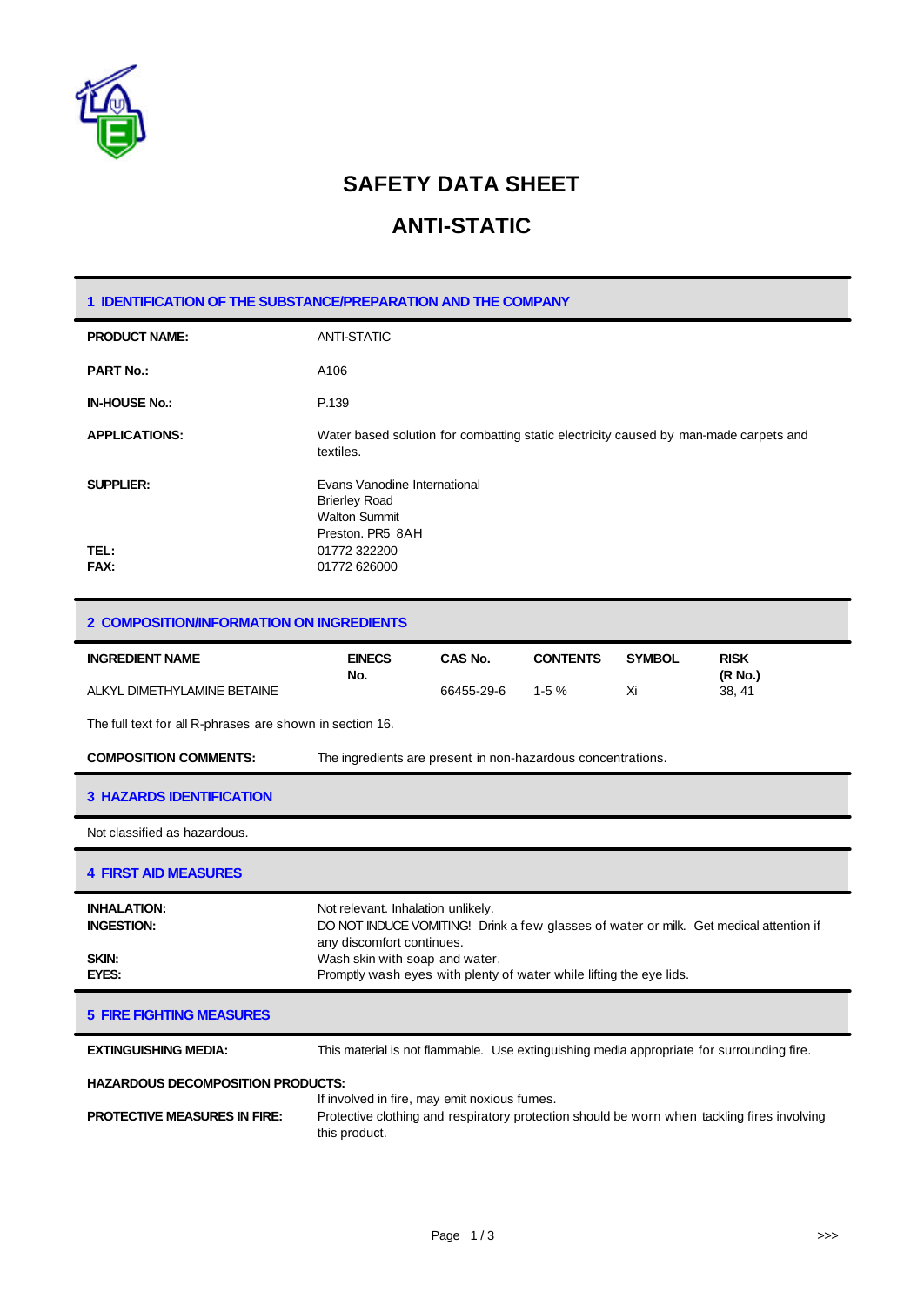| <b>6 ACCIDENTAL RELEASE MEASURES</b>                                                                                                                                                   |                                                                                                                                                                                                                                                                                                                                                      |  |  |  |
|----------------------------------------------------------------------------------------------------------------------------------------------------------------------------------------|------------------------------------------------------------------------------------------------------------------------------------------------------------------------------------------------------------------------------------------------------------------------------------------------------------------------------------------------------|--|--|--|
| PERSONAL PRECAUTIONS DURING SPILL:                                                                                                                                                     |                                                                                                                                                                                                                                                                                                                                                      |  |  |  |
| <b>PRECAUTIONS TO PROTECT ENVIRONMENT:</b>                                                                                                                                             | No special protective clothing.                                                                                                                                                                                                                                                                                                                      |  |  |  |
| <b>SPILL CLEANUP METHODS:</b>                                                                                                                                                          | Large spillages or uncontrolled discharges into rivers or streams must be reported to The<br>Environment Agency or other regulatory body.<br>Small quantities may be flushed to drains with plenty of water. Larger spill: Absorb in<br>vermiculite, dry sand or earth and place into containers. Send for disposal by approved<br>waste contractor. |  |  |  |
| <b>7 HANDLING AND STORAGE</b>                                                                                                                                                          |                                                                                                                                                                                                                                                                                                                                                      |  |  |  |
| <b>USAGE PRECAUTIONS:</b><br><b>STORAGE PRECAUTIONS:</b>                                                                                                                               | No specific usage precautions noted.<br>Store at moderate temperatures in dry, well ventilated area. Keep in original container.<br>Store away from; Oxidising material.                                                                                                                                                                             |  |  |  |
| 8 EXPOSURE CONTROLS AND PERSONAL PROTECTION                                                                                                                                            |                                                                                                                                                                                                                                                                                                                                                      |  |  |  |
| <b>VENTILATION:</b><br><b>RESPIRATORS:</b><br><b>PROTECTIVE GLOVES:</b><br><b>EYE PROTECTION:</b><br><b>OTHER PROTECTION:</b>                                                          | Not applicable.<br>None required.<br>No specific hand protection noted, but protection for the skin is advisable to prevent removal<br>of natural oils from skin.<br>None required.<br>None required.                                                                                                                                                |  |  |  |
| <b>9 PHYSICAL AND CHEMICAL PROPERTIES</b>                                                                                                                                              |                                                                                                                                                                                                                                                                                                                                                      |  |  |  |
| <b>APPEARANCE:</b><br><b>COLOUR:</b><br><b>ODOUR/TASTE:</b><br><b>SOLUBILITY DESCRIPTION:</b><br><b>BOILING POINT (°C):</b><br>SPECIFIC GRAVITY (Water=1):<br><b>FLASH POINT (°C):</b> | Liquid.<br>Clear. Colourless.<br><b>Faint surfactant</b><br>Soluble in water.<br>101 @ 760mmHg<br><b>MELTING POINT (°C):</b><br>-1<br>1.006 @ 20 °C<br>pH-VALUE,CONC:<br>6.80<br>Boils without flashing                                                                                                                                              |  |  |  |
| <b>10 STABILITY AND REACTIVITY</b>                                                                                                                                                     |                                                                                                                                                                                                                                                                                                                                                      |  |  |  |
| <b>STABILITY:</b>                                                                                                                                                                      | No particular stability concerns.                                                                                                                                                                                                                                                                                                                    |  |  |  |
| <b>11 TOXICOLOGICAL INFORMATION</b>                                                                                                                                                    |                                                                                                                                                                                                                                                                                                                                                      |  |  |  |
| <b>TOXICOLOGICAL INFORMATION:</b><br><b>OTHER HEALTH EFFECTS:</b>                                                                                                                      | Refer to section 3.<br>Low oral toxicity, but ingestion may cause irritation of the gastro-intestinal tract.                                                                                                                                                                                                                                         |  |  |  |
| <b>12 ECOLOGICAL INFORMATION</b>                                                                                                                                                       |                                                                                                                                                                                                                                                                                                                                                      |  |  |  |
| <b>ENVIRONMENTAL HAZARDS:</b><br><b>BIO ACCUMULATION:</b><br><b>DEGRADABILITY:</b>                                                                                                     | Not regarded as dangerous for the environment.<br>Completely soluble. No bioaccumulation.<br>Surfactant is readily broken down by effluent treatment process.                                                                                                                                                                                        |  |  |  |
| <b>13 DISPOSAL CONSIDERATIONS</b>                                                                                                                                                      |                                                                                                                                                                                                                                                                                                                                                      |  |  |  |
| <b>DISPOSAL METHODS:</b>                                                                                                                                                               | Discharge used solutions to drain. Small amounts (less than 5 Litres) of unwanted product<br>may be flushed with water to sewer. Larger volumes must be sent for disposal by<br>approved waste contractor. Consign empty container to normal waste.                                                                                                  |  |  |  |